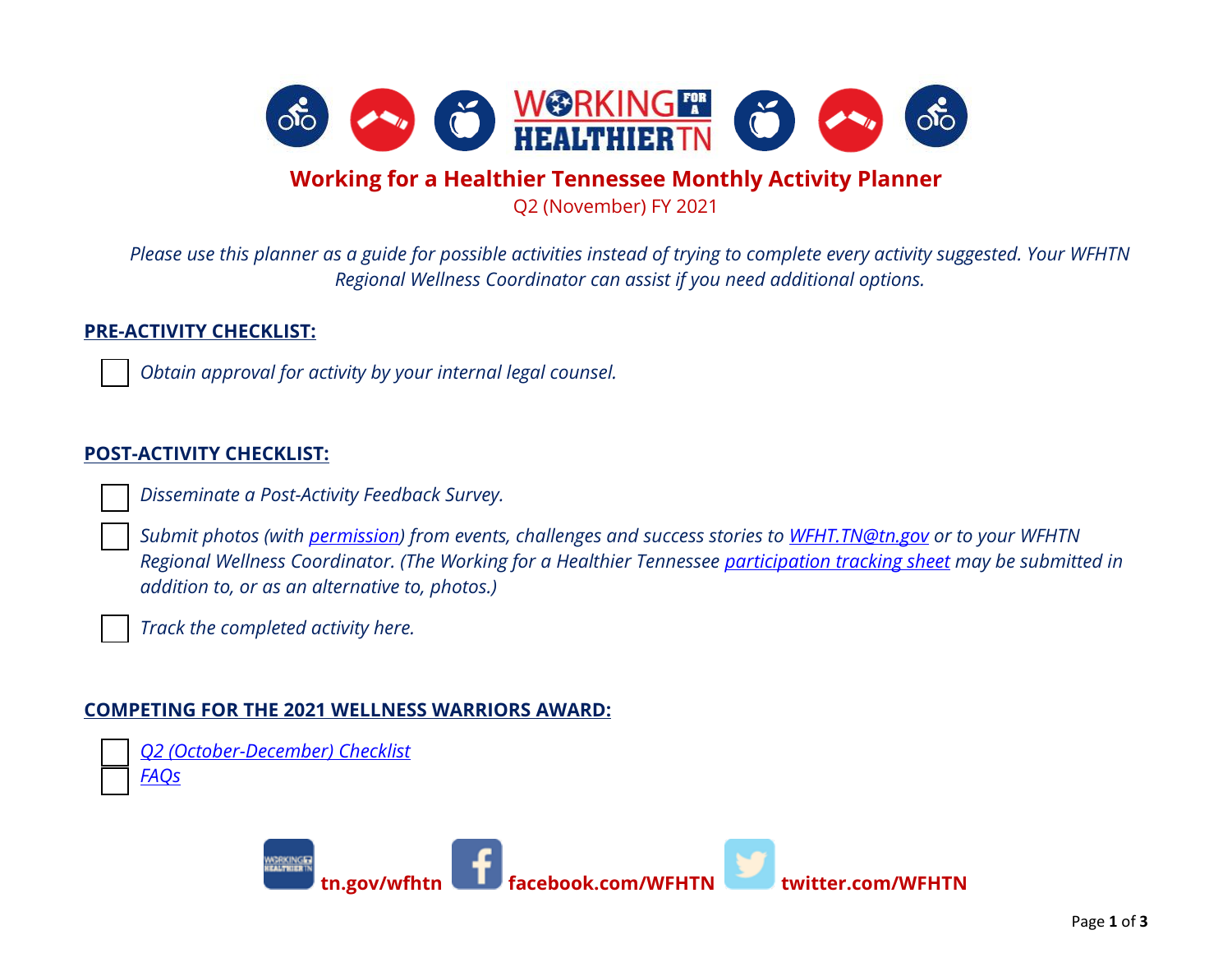|                                  | <b>WELL-BEING ACTIVITIES</b>                                                                                                                                             |                                                                                                                                                                                                                             | <b>PHYSICAL</b><br><b>ACTIVITY</b>                                                                                    | <b>HEALTHY</b><br><b>EATING</b>                                                                                                                                                                                                                     |
|----------------------------------|--------------------------------------------------------------------------------------------------------------------------------------------------------------------------|-----------------------------------------------------------------------------------------------------------------------------------------------------------------------------------------------------------------------------|-----------------------------------------------------------------------------------------------------------------------|-----------------------------------------------------------------------------------------------------------------------------------------------------------------------------------------------------------------------------------------------------|
| <b>POINTS</b>                    | Share the WFHTN Monthly Poll<br>Question for November with your<br>department.                                                                                           | In honor of <b>American Diabetes</b><br>Month (November), encourage<br>employees to learn their (or<br>someone they love) risk for Type 2<br>Diabetes with this Risk Test.                                                  | <b>Share Tips for Overcoming Exercise</b><br><b>Barriers in recognition of World</b><br>Diabetes Day (November 14th). | In honor of World Diabetes Day<br>(November 14th), share this virtual<br>"Portion Distortion" Quiz.                                                                                                                                                 |
|                                  | Date shared; other relevant details                                                                                                                                      | Date completed; other relevant<br>details                                                                                                                                                                                   | Date shared; other relevant details                                                                                   | Date shared; other relevant details                                                                                                                                                                                                                 |
| <b>POINTS</b><br>in.             | Participate in the November monthly<br>WFHTN Wellness Council Webinar on<br>Thursday, November 5 <sup>th</sup> at 9 a.m.<br>Central. Click here for the meeting<br>link. | On Thursday, November 19th, for the<br><b>Great American Smokeout, ask</b><br>employees to complete a tobacco<br>cessation sign and share a<br>photo/selfie.<br>#MyWhy<br>a)<br>b)<br>#TheDaylQuit<br>#WhyIDon'tSmoke<br>c) | Host an in-person or virtual "Who<br>or What Am I?" team-building<br>guessing game.                                   | November 15 <sup>th</sup> is National Clean<br>Out Your Refrigerator Day! Share<br>this infographic with your co-<br>workers and encourage them to<br>share pictures of their cleaning<br>process (with permission) with<br>WFHT.TN@tn.gov.         |
|                                  | Date completed                                                                                                                                                           | Date completed; # of participants                                                                                                                                                                                           | Date completed; # of participants                                                                                     | Date completed; # of participants                                                                                                                                                                                                                   |
| <b>POINTS</b><br>$\overline{30}$ | Promote AND participate in the<br>Here4TN Scavenger Hunt (November<br>$9-20$ ).<br>Link will be provided on November 9th.                                                | Host a virtual Gratitude Scavenger<br>Hunt. Ask employees to submit their<br>completed cards to<br>WFHT.TN@tn.gov.                                                                                                          | Host a <b>Planksgiving Challenge</b><br>(resource: How to do a Plank<br>handout).                                     | Encourage your co-workers to<br>attempt to use a food journal for<br>one week. They can use a<br><b>Hunger/Fullness Food Journal</b><br>and/or an <i>Emotion Food Journal</i> .<br>Participants can log their<br>participation on this Google Form. |
|                                  | Date completed; other relevant details                                                                                                                                   | Date completed, # of attendees                                                                                                                                                                                              | Date completed; # of participants                                                                                     | Date completed; # of attendees                                                                                                                                                                                                                      |

**\*\*List any additional activities on the following sheet.**